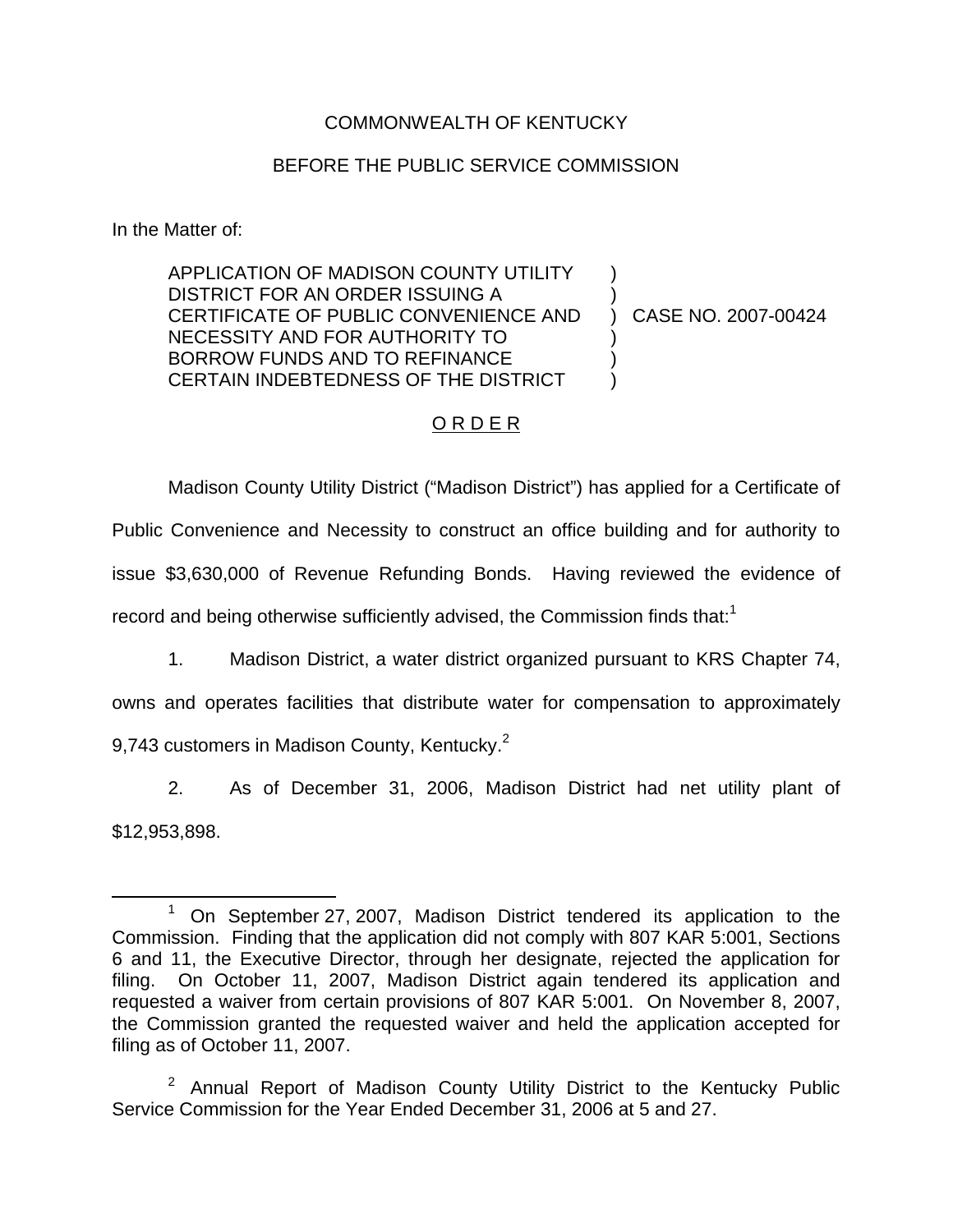3. For the year ending December 31, 2006, Madison District had total utility expenses of  $$3,212,207.<sup>3</sup>$ 

4. Madison District seeks a Certificate of Public Convenience and Necessity to construct an office building at 297 Michelle Drive, Richmond, Kentucky.

5. Madison District's prior office building, located at 155 North Keeneland Drive, Richmond, Kentucky, lacks sufficient space to accommodate the water district's operations.

6. The total estimated cost of the proposed office building is \$650,000.

7. The construction of the proposed office building represents an increase of 5 percent in Madison District's net utility plant.

8. Upon completion of the proposed office building, Madison District will incur additional expenses of  $$42,810<sup>4</sup>$  during the first year of the building's operation, an increase of 1.33 percent over utility expenses for the last reported calendar year.

9. On March 8, 2007, Madison District obtained a building permit for construction of the proposed office building.

 $3 \underline{Id}$  at 11.

 $4$  This amount assumes that expenses for the operation of the new building are essentially the same as for Madison District's previous office building. Assuming a 40 year useful life for the new building, the water district will incur an additional depreciation expense of \$16,250. This amount represents a 4.4 percent increase in depreciation expense over the calendar year 2006 depreciation expense. As the building's cost of \$650,000 represents 16.6 percent of the total funds raised through the proposed bond issuance, using an average of the annual interest payments on those bonds for the first 4 years, the water district will have an annual interest expense of \$26,560 attributable to the new office building.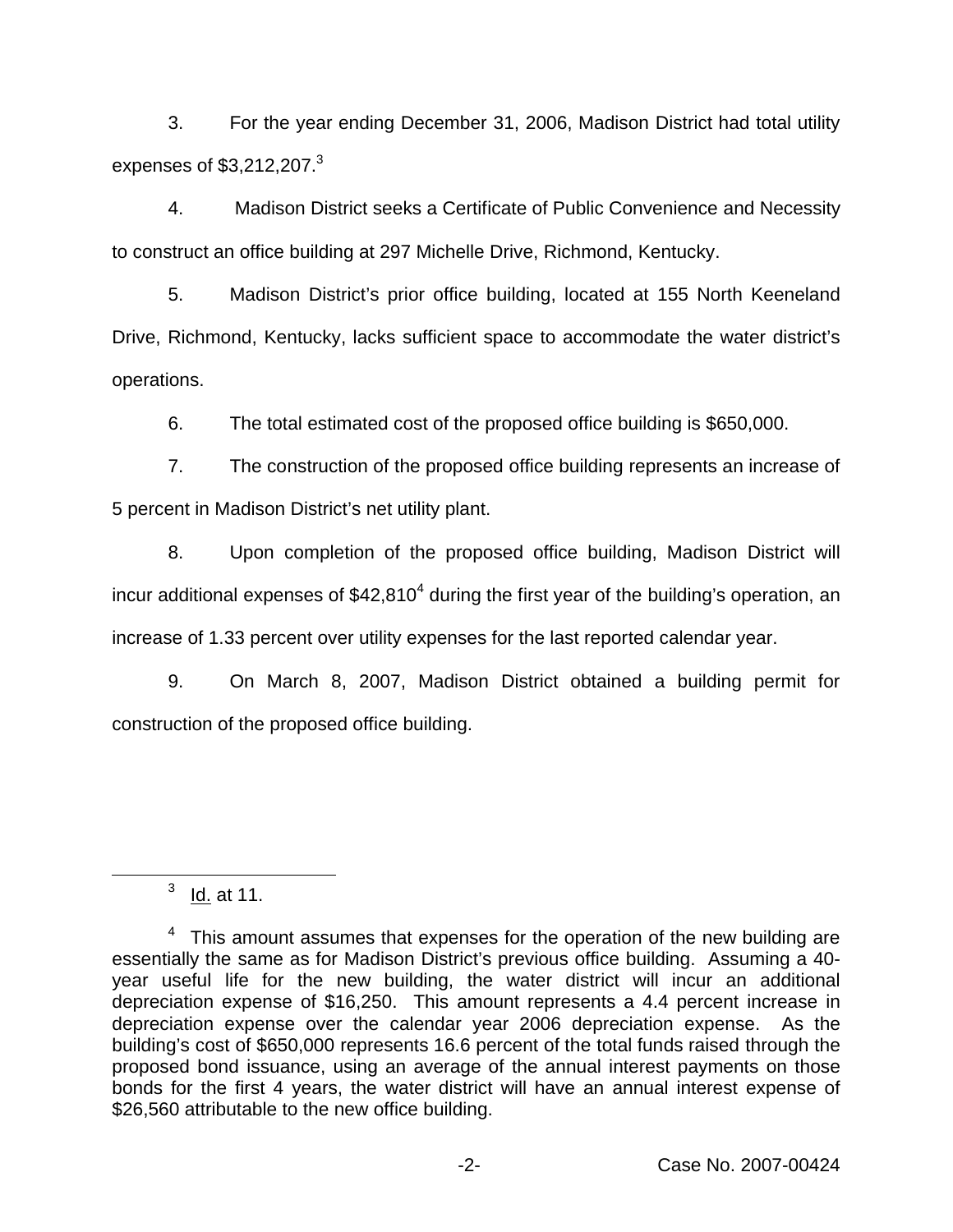10. Between March 8, 2007 and September 27, 2007, Madison District commenced construction of the proposed office building.<sup>5</sup>

11. On or after June 12, 2007, Madison District executed two short-term notes to Madison Bank to finance the construction of the proposed office building.

12. Madison District completed construction of the proposed office building and moved into the proposed office building on or about November 21, 2007.<sup>6</sup>

13. The proposed office building does not conflict with the existing certificates or service of any other utility operating in the same area and under the Commission's jurisdiction.

14. Madison District proposes to issue revenue bonds in the par amount of \$3,630,000 for a term of 14 years to finance the building and to refund certain outstanding revenue bonds designated as Madison County Utility District Refunding Revenue Bonds, Series 1997 ("1997 Bonds"), of which a principal amount of \$2,875,000 was outstanding as of October 11, 2007.

15. The 1997 Bonds carry interest rates ranging from 5.0 to 5.2 percent. The proposed bonds will be competitively sold and are estimated to carry interest rates

<sup>5</sup> On September 27, 2007, Madison District Commissioner James Carr advised the water district's board of commissioners that construction of the "building was proceeding on schedule and below projected costs" and "should be completed around November 1, 2007." Minutes of the Meeting of the Board of Commissioners of the Madison County Utilities Board at 2 (Sept. 27, 2007) (filed in Case No. 2007-00454, The Application of Madison County Utilities District To Revise Certain Non-Recurring Charges (filed Oct. 17, 2007).

<sup>&</sup>lt;sup>6</sup> Bill Robinson, County's rural utilities expanding, Richmond Register, Jan. 3, 2008, http://www.richmondregister.com/localnews/local\_story\_003081836.html (last visited March 3, 2008).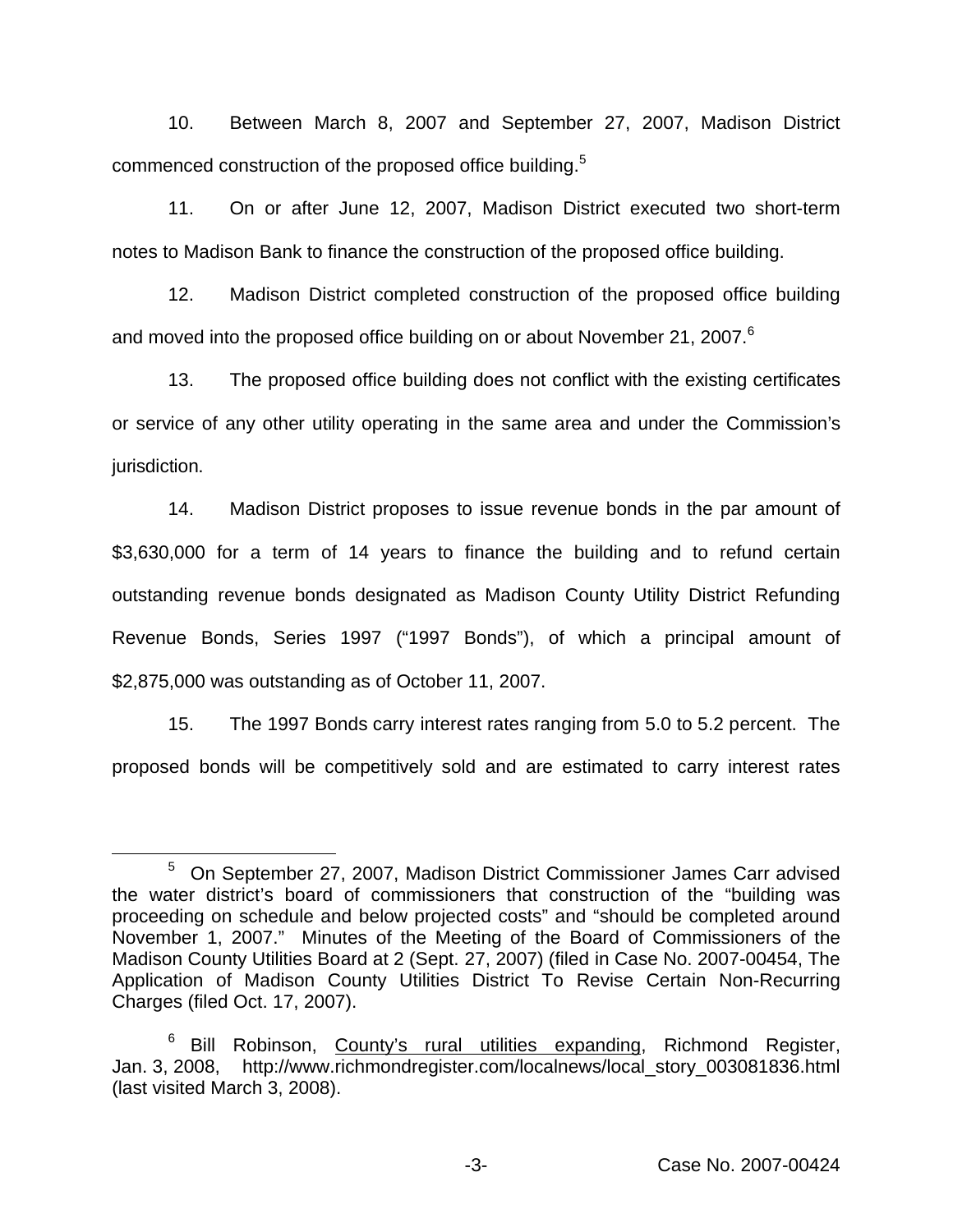ranging from 2.33 to 3.95 percent, and are therefore expected to achieve a net present value benefit of \$170,317.85 in comparison to the 1997 Bonds.

Based upon the above findings, the Commission makes the following conclusions of law:

1. No person shall commence the construction of any property or facility for furnishing or distributing water to the public for compensation, except ordinary extensions in the course of business, until obtaining a Certificate of Public Convenience and Necessity from the Commission.<sup>7</sup>

2. A proposed project is in the ordinary course of business if it does not create wasteful duplication of plant, equipment, property or facilities; conflict with the existing certificates or service of other utilities operating in the same area and under the Commission's jurisdiction; does not involve sufficient capital outlay to materially affect the existing financial condition of the utility involved; and will not result in increased charges to its customers.<sup>8</sup>

3. The method used to finance the cost of the proposed facilities does not necessarily determine whether those facilities require a Certificate of Public Convenience and Necessity.<sup>9</sup>

 $7$  KRS 278.020(1).

 $8\,$  807 KAR 5:001, Section 9(3).

 $9$  See Case No. 2000-481, The Application of Northern Kentucky Water District (A) For Authority to Issue Parity Revenue Bonds in the Approximate Amount of \$16,545,000; and (B) A Certificate of Convenience and Necessity for the Construction of Water Main Facilities (Ky. PSC Aug. 30, 2001) at 4.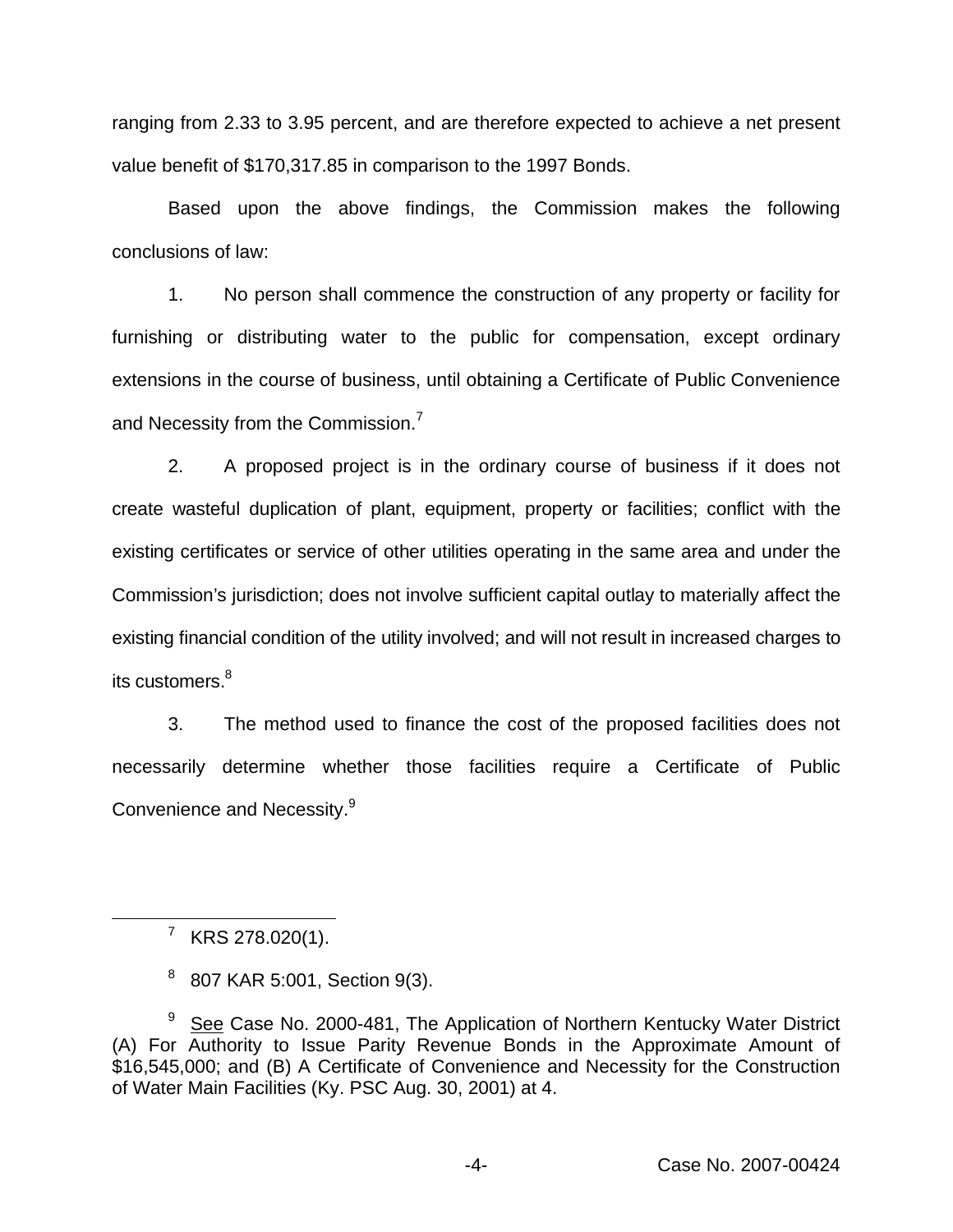4. The construction of the proposed office building will not materially affect Madison District's existing financial condition.

5. The construction of the proposed office is in the ordinary course of business and does not require a Certificate of Public Convenience and Necessity.<sup>10</sup>

6. Madison District's proposed revenue bond issuance is for a lawful object within Madison District's corporate purposes, is reasonably necessary, appropriate for and consistent with the proper performance of its service to the public, will not impair its ability to perform that service, and should therefore be approved.

IT IS THEREFORE ORDERED that:

1. Madison District's application for a Certificate of Public Convenience and Necessity is denied as moot.<sup>11</sup>

2. Madison District is authorized to issue bonds for an amount not to exceed \$3,630,000, with coupon rates to be determined by competitive bids.

3. Madison District shall issue its proposed bonds only on terms that are consistent with its application and will result in a positive net present value savings.

<sup>&</sup>lt;sup>10</sup> Assuming arguendo that the proposed office building was not constructed in the ordinary course of business and required a Certificate of Public Convenience and Necessity, the Commission could not grant such relief. A Certificate of Public Convenience and Necessity may not be issued for facilities that have already been constructed. See Case No. 1992-00532, The Petition of Boone County Water and Sewer District for Approval of a Certificate of Convenience and Necessity to Construct a Sanitary Sewer (Ky. PSC Dec. 9, 1993); Case No. 1990-00305, Application of Southern Madison Water District for Certificate of Convenience and Necessity to Construct Storage Facilities (Ky. PSC Nov. 1, 1991).

 $11$  To avoid unnecessary filings in the future, Madison District should consider requesting an advisory opinion from Commission Staff on whether a proposed construction project requires a Certificate of Public Convenience and Necessity.